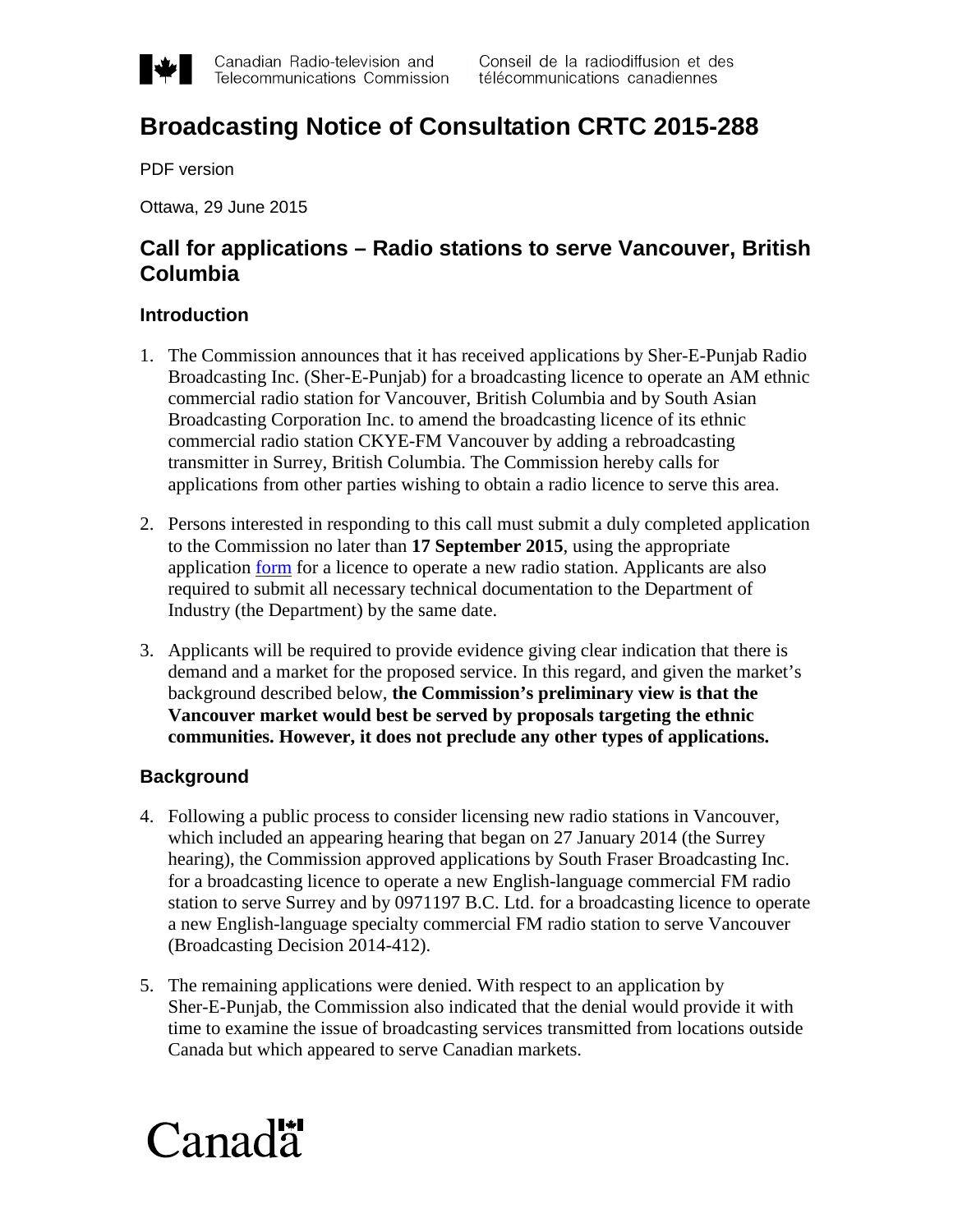- 6. Subsequent to that Decision, the Commission noted in Broadcasting Notice of Consultation 2014-426 that Sher-E-Punjab, Radio India (2003) Ltd. and Radio Punjab Ltd. appeared to be broadcasting in whole or in part in Canada without a licence or pursuant to an exemption and transmitting from Washington State into lower mainland BC in contravention of the *Broadcasting Act* (the Act)*.* The Commission called these entities to a public hearing to show cause why the Commission should not issue mandatory orders requiring them to cease these activities.
- 7. On 13 November 2014, the Commission issued its decisions regarding these matters as well as mandatory orders in respect of each of the entities and the primary individuals involved in each. Among other thing, Sher-E-Punjab, Radio India (2003) Ltd., and Radio Punjab Ltd. were ordered to not carry on a broadcasting undertaking in British Columbia, or anywhere else in Canada, except in compliance with the Act.<sup>[1](#page-1-0)</sup>
- 8. The Commission is of the view that the existence of these cross-border stations indicates that there is demand in the Vancouver market for additional ethnic radio programming services. Therefore, as indicated in the introduction of this notice, the Commission will give preference to proposals to serve the market's ethnic communities. It should be noted, however, that, in making this call, the Commission has not reached any conclusion with respect to the licensing of any service at this time.

## **Use of the 106.3 MHz frequency in Vancouver**

- 9. In Broadcasting Decision 2015-282 dated 25 June 2015, the Commission revoked the broadcasting licences of the Type B Native radio stations in Toronto, Vancouver, Calgary, Edmonton and Ottawa held by Aboriginal Voices Radio Inc. effective 25 July 2015.
- 10. That decision set out as a priority, the Commission's intent to issue a call for applications for services to the underserved urban Aboriginal communities in those markets. The Commission intends to issue that call separate from the current process.

## **Factors for evaluation of applications**

11. In assessing applications for new commercial radio services in a market, the Commission will consider the following factors, which were first set out in Decision 99-480.

<span id="page-1-0"></span><sup>&</sup>lt;sup>1</sup> See Broadcasting Decision 2014-587 and Broadcasting Order 2014-588, Broadcasting Decision 2014-589 and Broadcasting Order 2014-590, and Broadcasting Order 2014-591 and Broadcasting Order 2014-592. The orders also required the parties to cease all arrangements and contracts under which their programming would be broadcast over-the-air from transmitters located outside Canada whose signals reach into Canada.  $\overline{a}$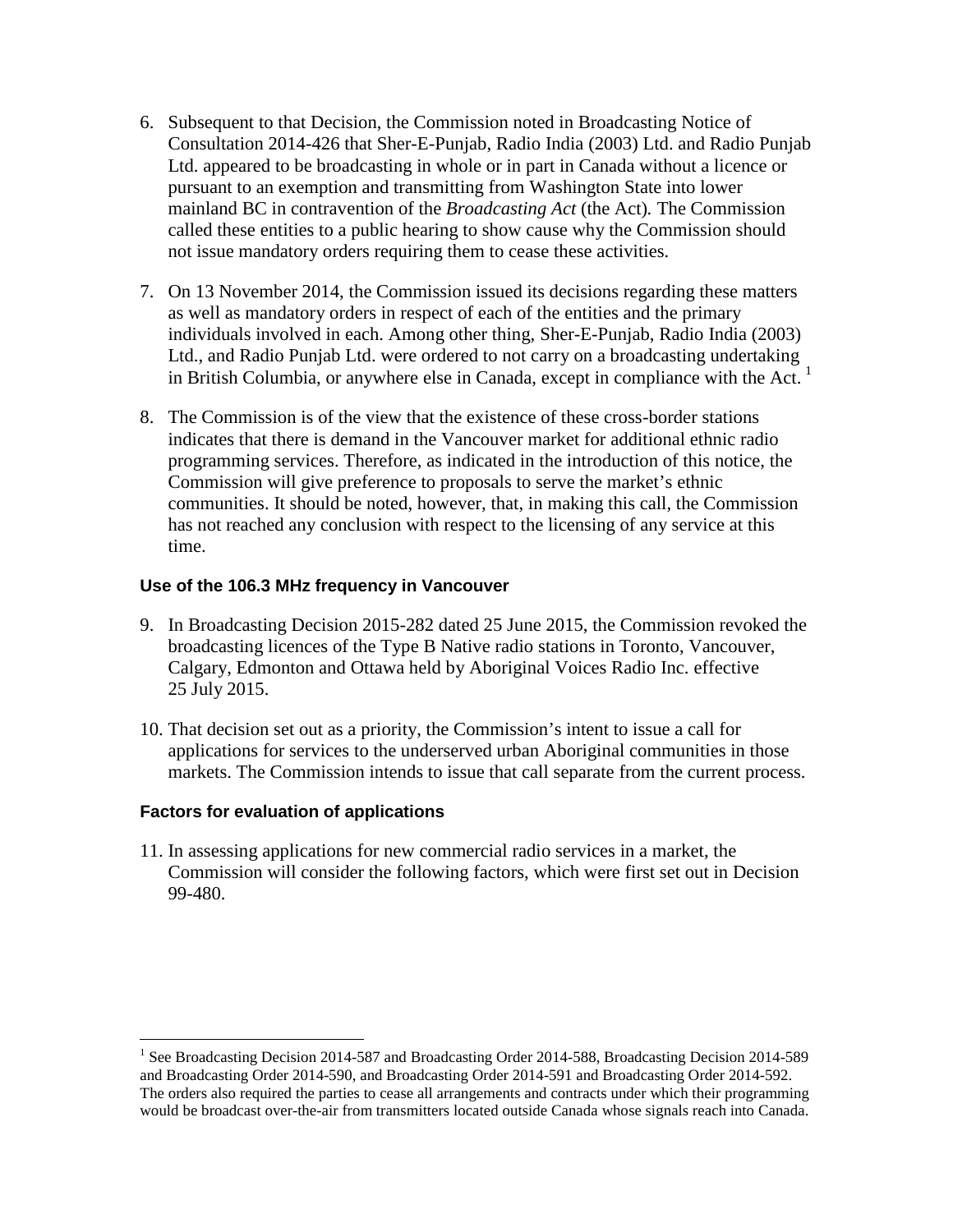## **Quality of the application**

- 12. In its analysis, the Commission will evaluate the applicant's programming proposal and commitments in a number of areas. These will include the manner in which the applicant will reflect the local community, including the community's diversity and distinct nature. Accordingly, the Commission will consider commitments related to local programming and the benefits that such programming will bring to the community.
- 13. The Commission will also consider commitments regarding the percentage of Canadian content of musical selections, contributions to Canadian Content Development (CCD) and, where applicable, the percentage of French-language vocal music.
- 14. The Commission does not regulate the format of AM or FM stations that base their programming on popular music. The Commission will, however, assess the applicant's business plan in light of the proposed format since the two are interrelated. The business plan should clearly demonstrate the applicant's ability to fulfill its proposed programming plans and commitments. Further, the Commission will examine the programming proposals submitted by the applicants to determine which overall proposal best suits the market.

# **Diversity of news voices in the market**

- 15. This factor relates to concerns regarding concentration of ownership and cross media ownership. The Commission seeks to strike a balance between its concerns for preserving a diversity of news voices in a market and the benefits of permitting increased consolidation of ownership within the radio industry.
- 16. The Commission will therefore assess how approval of the application would add to or serve to maintain the diversity of voices available in the market, and how approval of the application would increase the diversity of programming available to listeners.

# **Market impact**

- 17. The possibility that licensing too many stations in a market could lead to a reduction in the quality of service to the local community remains of concern to the Commission. The economic condition of the market and the likely financial impact of the proposed station on existing stations in the market will therefore be relevant.
- 18. The Commission will therefore evaluate how the proposed station's programming, general and core target audience, and projected audience share overlaps stations already present in the market. While the Commission may also consider the profitability of existing station groups in the market in its assessment of the proposed station on existing ones, this will be only one factor in its evaluation.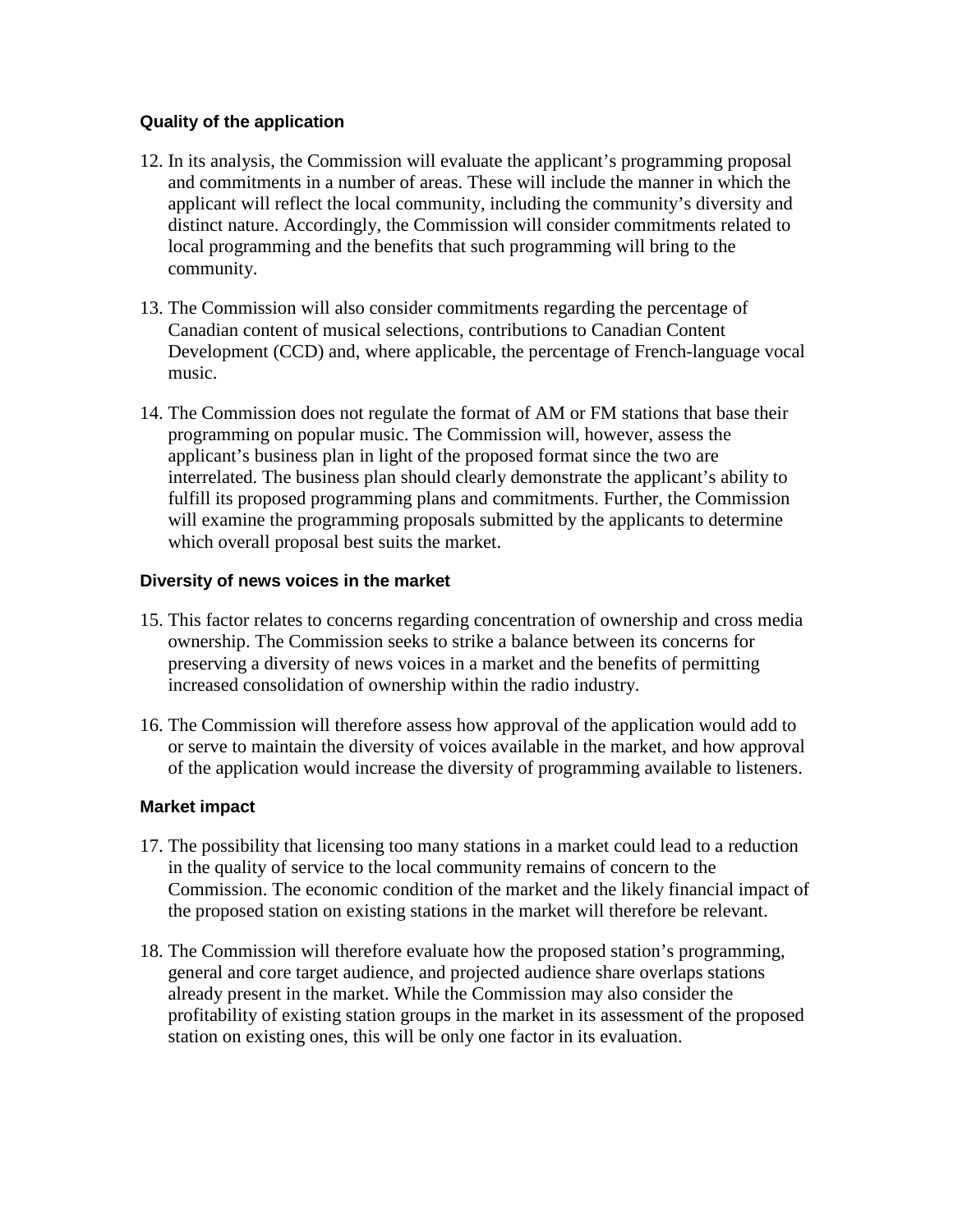## **Competitive state of the market**

- 19. In markets with fewer than eight commercial stations operating in a given language, the Commission's common ownership policy permits a person to own a maximum of three stations, with a maximum of two in any one frequency band. In markets with eight commercial stations or more, a person may own a maximum of two FM and two AM stations in any given language. The concentration of ownership resulting from this policy may increase the possibility of competitive imbalance in a radio market.
- 20. The Commission will therefore consider factors such as the number of radio stations that an applicant already owns in the market, the profitability of its station(s) and the concentration of ownership in that market in making its licensing decision.

# **Importance of factors**

21. The relative importance of each of the factors set out above will vary in each case, depending on the specific circumstances of the market.

# **Financial summary for the Vancouver market**

22. For the convenience of interested parties, the financial summary for the Vancouver radio market can be found at [http://www.crtc.gc.ca/eng/publications/reports/BrAnalysis/radio2014/radio33.htm.](http://www.crtc.gc.ca/eng/publications/reports/BrAnalysis/radio2014/radio33.htm) In addition, information relating to Vancouver's ethnic radio market can be found in Appendix 5 to this notice.

# **Technical approval from the Department of Industry**

23. The Commission intends to consider the applications at a public hearing. However, the Commission advises applicants that it **will** withdraw any application from the public hearing if it is not advised by the Department, **at least twenty days prior to the first day of the hearing**, that the application is technically acceptable. The Commission must also be advised by the Department, **at least twenty days prior to the first day of the hearing**, that any alternative frequencies proposed by the applicant are technically acceptable. Otherwise those frequencies will not be considered as part of the proceeding.

# **Eligibility of applicant**

24. The Commission also reminds applicants that they must comply with the eligibility requirements set out in the *Direction to the CRTC (Ineligibility of Non-Canadians),* and the *Direction to the CRTC (Ineligibility to Hold Broadcasting Licences)*.

# **Update of applications**

25. Sher-E-Punjab Radio Broadcasting Inc. and South Asian Broadcasting Corporation will be given the opportunity to update their applications and to provide the essential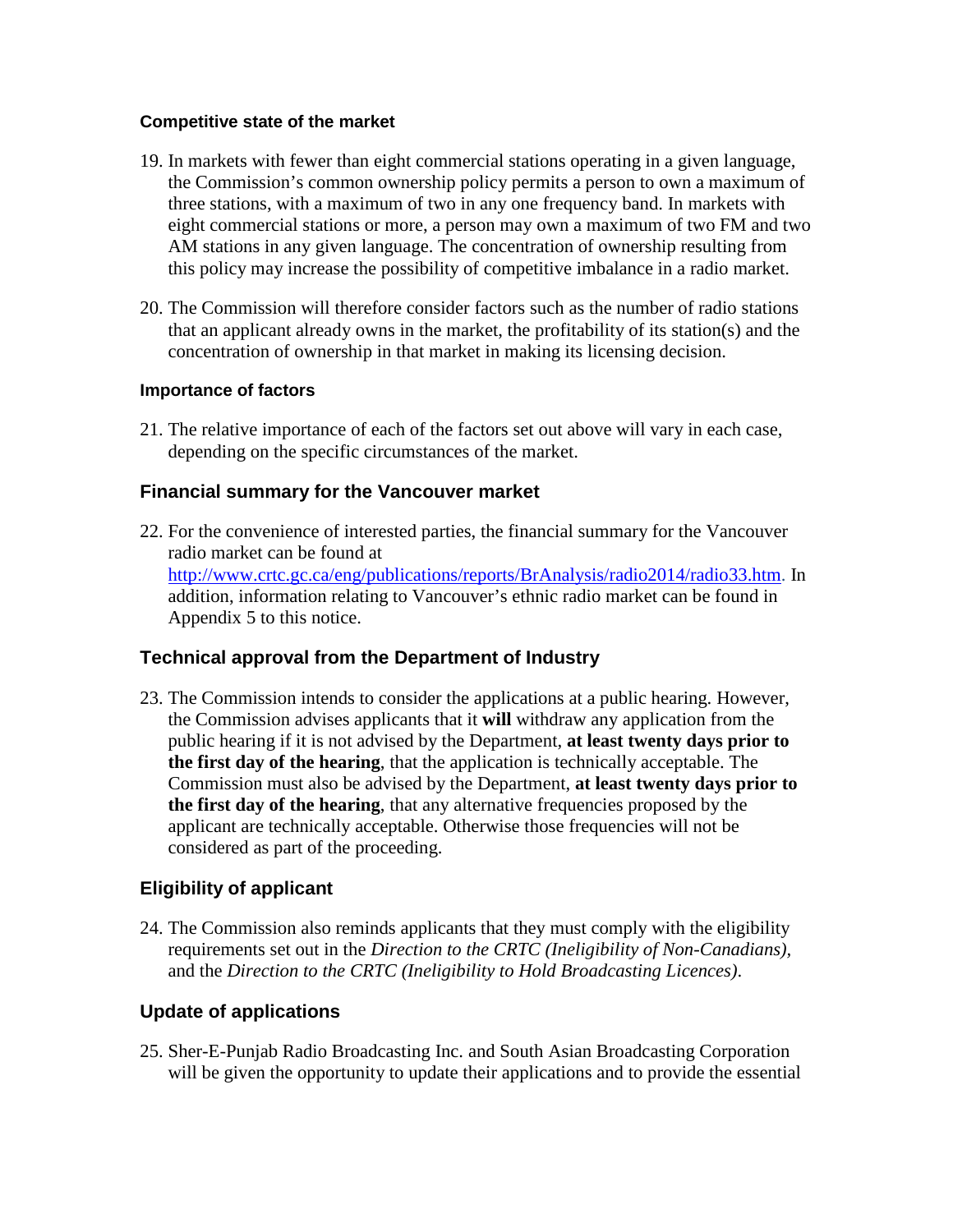information set out below within the same period provided for the submission of applications by other parties.

# **Essential information that applicants must provide**

26. To assist the Commission in its assessment of applications, each applicant is required to provide all the information requested in the appendices to this document for the type of service that it proposes to operate. An applicant must clearly demonstrate that its application includes the required information and submit the appropriate completed application. Requests for information by Commission staff will seek to clarify specific facts or to resolve minor discrepancies in the applicants' proposals.

# 27. **The Commission will return any application that fails to provide the required information and that application will not be considered as part of this process.**

- 28. At a later date, the Commission will announce the public process for considering applications and how the applications may be examined by the public. As part of that process, the public will be given the opportunity to comment on any application by submitting written interventions to the Commission.
- 29. Notice of each application will also be published in newspapers of general circulation within the area to be served.
- 30. Applications filed in response to this call must be submitted in electronic form by using the secured service ["My CRTC Account" \(Partner Log In or GCKey\)](http://www.crtc.gc.ca/eng/forms/form_index.htm) and by filling in the "Broadcasting Online Form and Cover Page" located on this web page. On this web page, applicants will also find information on submitting applications to the Commission: ["Submitting applications and other documents using My CRTC](http://www.crtc.gc.ca/eng/Info_sht/g100.htm)  [Account"](http://www.crtc.gc.ca/eng/Info_sht/g100.htm). Applicants who are unable to file their applications using Partner Log In or GCKey should contact the Commission's single point of contact for small undertakings at 1-866-781-1911.
- 31. The *Canadian Radio-Television and Telecommunications Commission Rules of Practice and Procedure* (the Rules of Procedure) set out, among other things, the rules for filing, content, format of applications, as well as the procedure for filing confidential information and requesting its disclosure. Accordingly, the procedure set out in the Notice of Consultation announcing the public hearing must be read in conjunction with the Rules of Procedure and its accompanying documents, which can be found on the Commission's website under "CRTC Rules of Practice and Procedure."

Secretary General

# **Related documents**

• *CKAV-FM Toronto, CKAV-FM-2 Vancouver, CKAV-FM-3 Calgary, CKAV-FM-4 Edmonton and CKAV-FM-9 Ottawa – Revocation of licences,* Broadcasting Decision CRTC 2015-282, 25 June 2015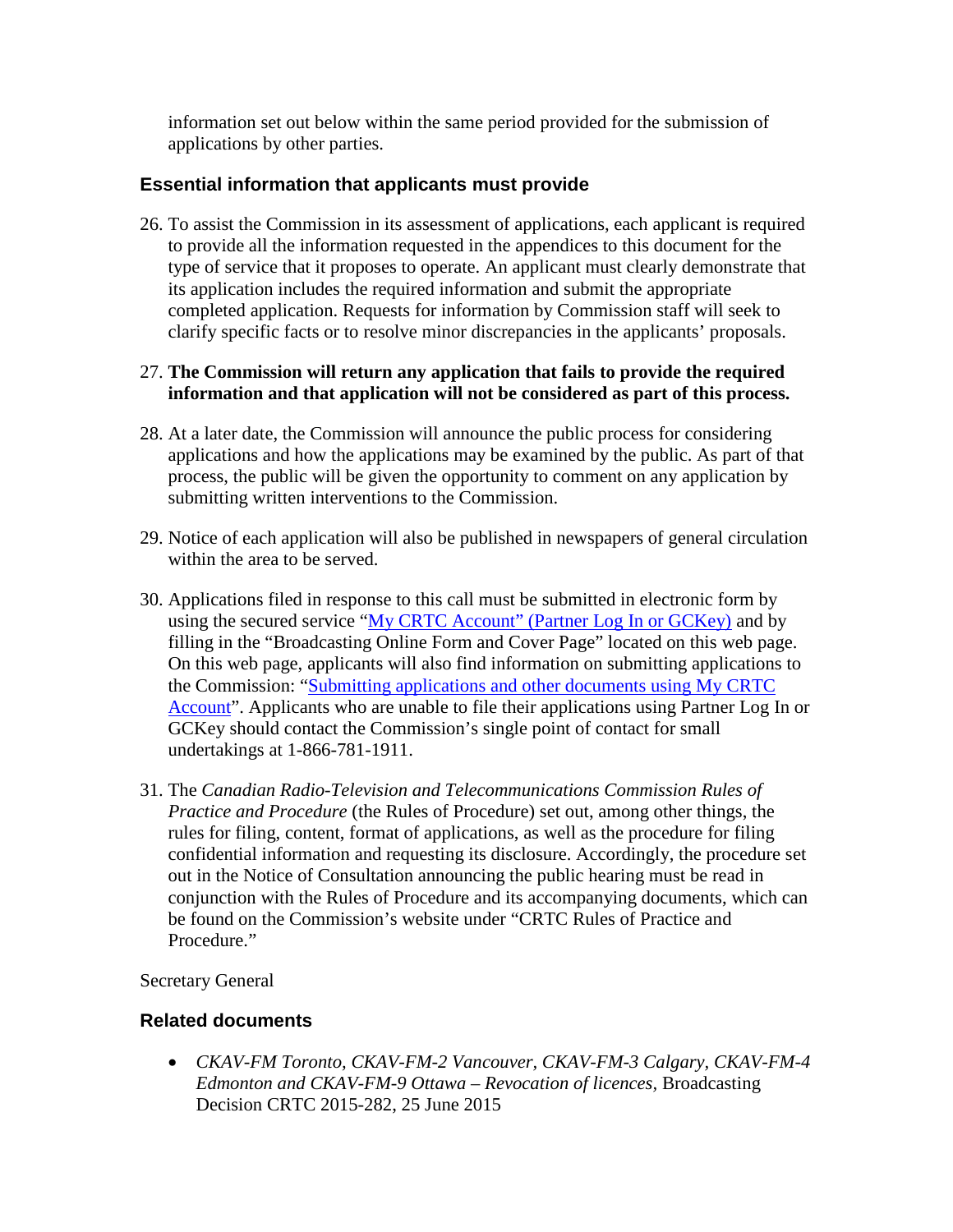- *Sher-E-Punjab – Issuance of mandatory order*, Broadcasting Decision CRTC 2014-591 and Broadcasting Order CRTC 2014-592, 13 November 2014
- *Radio Punjab – Issuance of mandatory order*, Broadcasting Decision CRTC 2014-589 and Broadcasting Order CRTC 2014-590, 13 November 2014
- *Radio India – Issuance of mandatory order*, Broadcasting Decision CRTC 2014-587 and Broadcasting Order CRTC 2014-588, 13 November 2014
- *Notice of hearing*, Broadcasting Notice of Consultation CRTC 2014-426, 15 October 2014
- *Licensing of new radio stations to serve Surrey and Vancouver*, Broadcasting Decision CRTC 2014-412, 6 August 2014
- *Decision CRTC 99-480, 28 October 1999*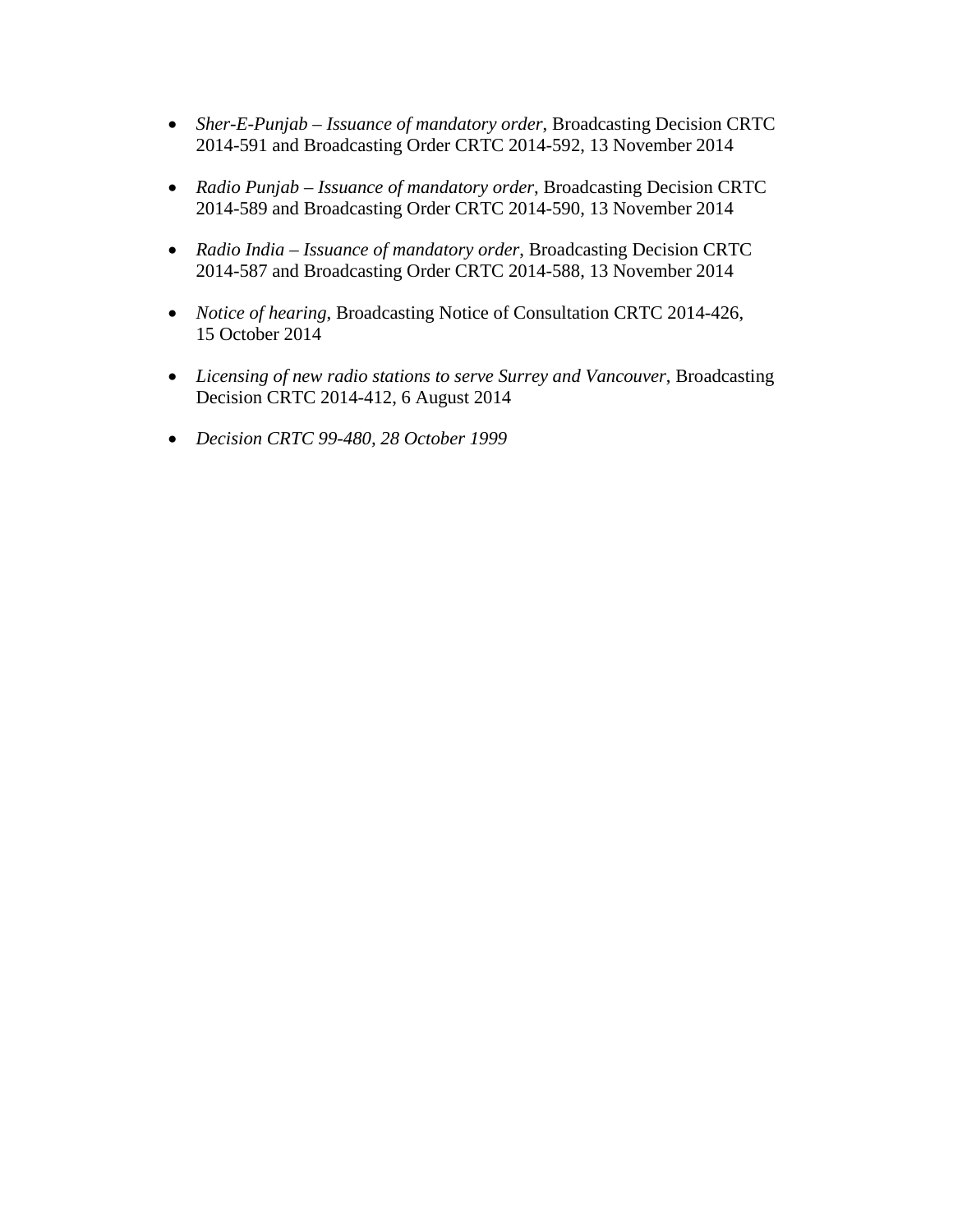# **Appendix 1 to Broadcasting Notice of Consultation CRTC 2015-288**

# **Requirements for new commercial radio licences**

Applicants should provide the information set out below so that the Commission may evaluate their applications in light of *Commercial Radio Policy 2006*, Broadcasting Regulatory Policy CRTC 2006-158, 15 December 2006.

# **Programming information**

#### **Musical content**

- Canadian content commitments for category 2 music, as well as for category 3 music, if applicable
- Percentage of category 3 music, if applicable
- Percentage of French-language vocal music, if applicable
- Commitments with respect to the broadcast of emerging artists as defined by the Commission in *Definition of emerging Canadian artists on commercial radio*, Broadcasting Regulatory Policy CRTC 2011-316, 12 May 2011

#### **Contributions to Canadian content development**

- Canadian content development (CCD) proposals, including proposals over and above the regulated minimum annual requirements
- Demonstration of the eligibility of each initiative proposed, as discussed in paragraphs 106 to 112 of the *Commercial Radio Policy*, Broadcasting Public Notice CRTC 2006-158, 15 December 2006 (the Commercial Radio Policy)

## **Local programming**

- Local programming commitments, including the level of spoken word material of direct and particular relevance to the community
- A description of how the proposed service would meet the particular needs and interests of its local community. The Commission refers applicants to paragraphs 206 and 207 of the Commercial Radio Policy, which provides a detailed definition of local programming.

In addition, applicants for new ethnic commercial radio licences should provide the following information so that the application can be evaluated according to the *Ethnic Broadcasting Policy*, Public Notice CRTC 1999-117, 16 July 1999:

• Amount of ethnic programming (as a percentage of total weekly programming)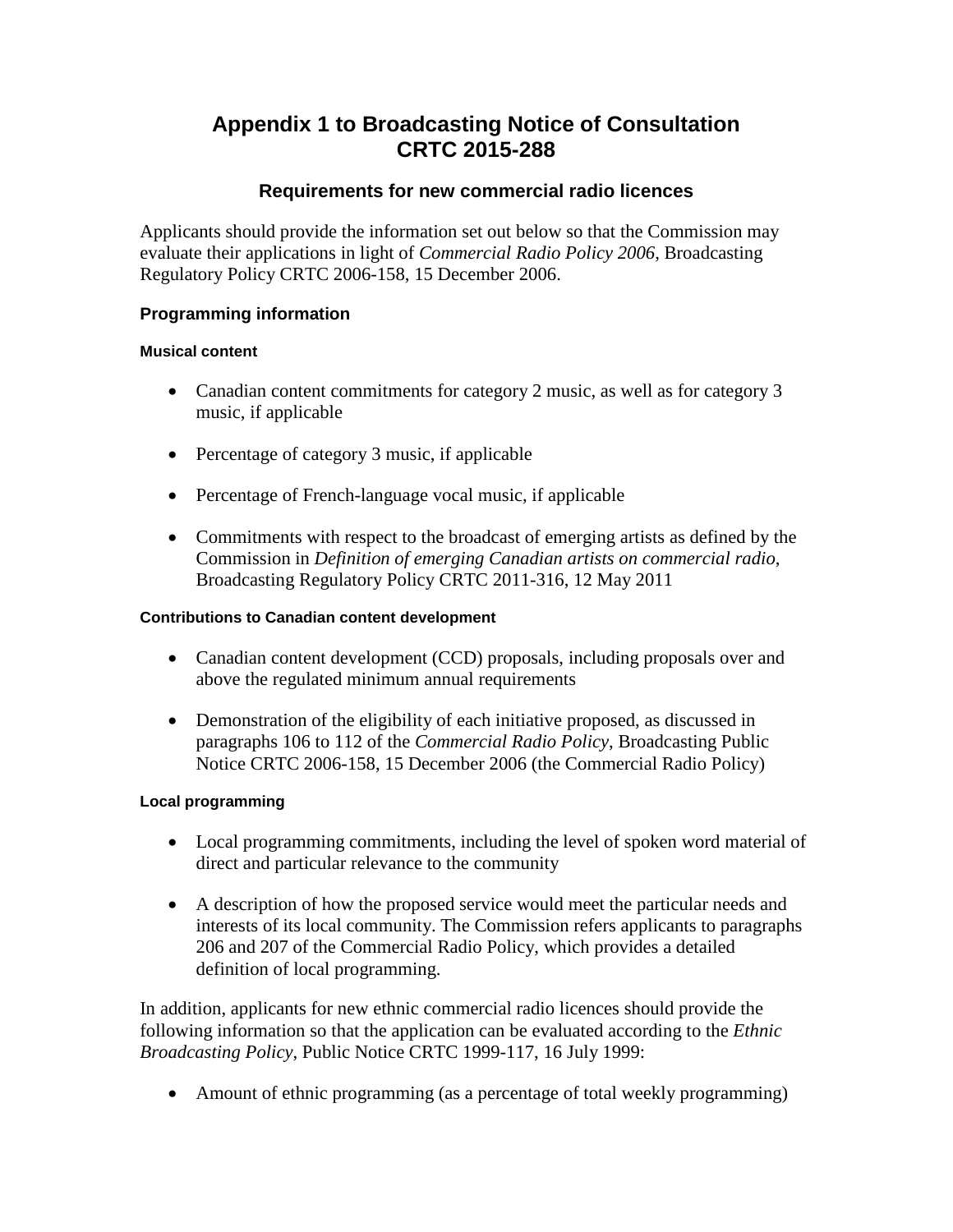- Amount of third-language programming (as a percentage of total weekly programming)
- How the station will meet the broad service requirement including an indication of the minimum number of groups to be served and the number of languages in which programming will be broadcast
- Canadian content commitments for ethnic programming periods

## **Commitments as conditions of licence**

Applicants are required to provide their views on the possibility of the Commission imposing any or all of the above commitments as conditions of their licence.

## **Technical information**

Applicants are required to provide the following information:

- the technical parameters and appendices identified in the application form for each of the frequencies that the applicant is requesting that the Commission consider; and
- proof that technical documents have been submitted for consideration by the Department of Industry for each of the frequencies that the applicant is requesting that the Commission consider.

## **Financial information**

Applicants must provide an overall business plan that includes the following information:

- the proposed format as well as the general and core target audiences;
- projected revenues and allocation of expenses, particularly with respect to programming and marketing;
- projected audience share to support the projected business plan;
- any operational efficiencies with existing stations, where applicable;
- an analysis of the markets involved and potential advertising revenues, taking into account the results of any survey undertaken supporting the estimates;
- an assessment of the impact of the proposed service on the revenues and audience share of existing stations in the market;
- where the applicant has identified alternative frequencies, the impact of their use on its business plan;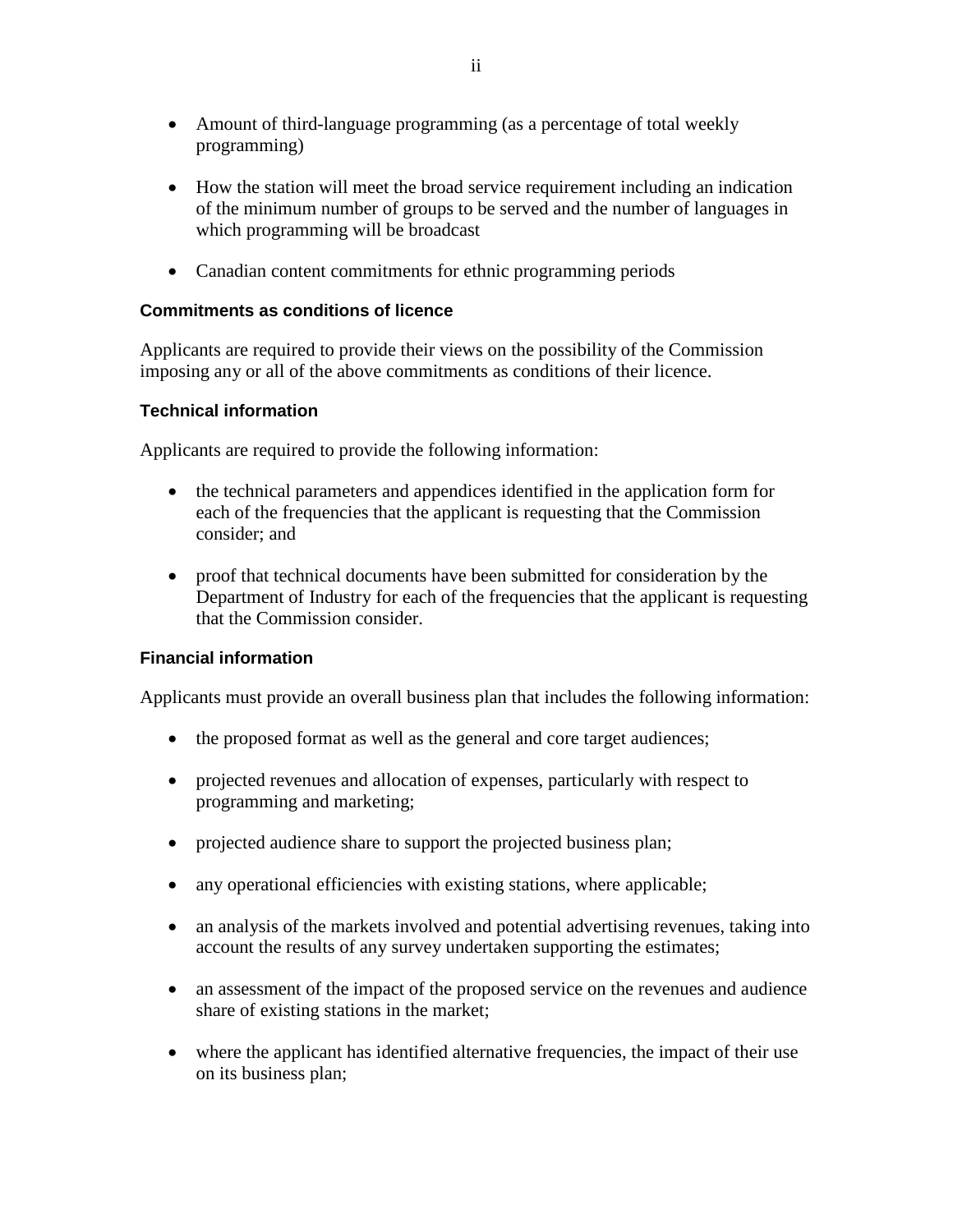- any market study that was commissioned;
- evidence as to the availability of financial resources consistent with the requirements established in the financial projections of the applicant's business plan. For the convenience of applicants, the Commission has made available a document entitled *[Commission policy regarding documentary evidence to confirm](http://www.crtc.gc.ca./eng/GENERAL/doc_evid_finance.htm)  [the availability of financing.](http://www.crtc.gc.ca./eng/GENERAL/doc_evid_finance.htm)*

#### **Ownership information**

#### **Appendix 2A to the application form**

All of the information requested below must be provided:

• **The applicant**: Unless exempt by the Commission, the applicant **must** file the ownership information for the entity applying for a broadcasting licence to operate a commercial radio programming undertaking, whether this information has already been filed with the Commission or not.

**Important**: In addition to the information requested in Table 2.2 (Shareholding) of Appendix 2A to the application form, the following information must be filed in the event of the situation below:

- o If the total of the voting shares or of the votes held collectively by the group of shareholders holding less than 10% of the voting shares or of the votes represents 20% or more of the total of the voting shares or of the votes of the entity to which Table 2.2 pertains, the applicant **must** identify each shareholder of this group, up to a total that will demonstrate that at least 80% of the voting shares and of the votes are held by Canadians and that this entity meets the definition of "qualified corporation" as defined in the *Direction to the CRTC (Ineligibility of non-Canadians)*.
- **The shareholder corporations**: The parent corporation, the corporations which form part of the control chain, and all corporations or legal entities listed in Table 2.2 of Appendix 2A to the application form.

**Important**: In addition to the information requested in Table 2.2 of Appendix 2A to the application form, the following information must be filed in the event of the situation below:

o If the total of the voting shares or of the votes held collectively by the group of shareholders holding less than 10% of the voting shares or of the votes represents 33 1/3% or more of the total of the voting shares or of the votes of the entity to which Table 2.2 pertains, the applicant **must** identify each shareholder of this group, up to a total that will demonstrate that at least 66 2/3% of the voting shares and of the votes are held by Canadians and that this entity meets the definition of "qualified corporation" as defined in the *Direction to the CRTC (Ineligibility of non-Canadians)*.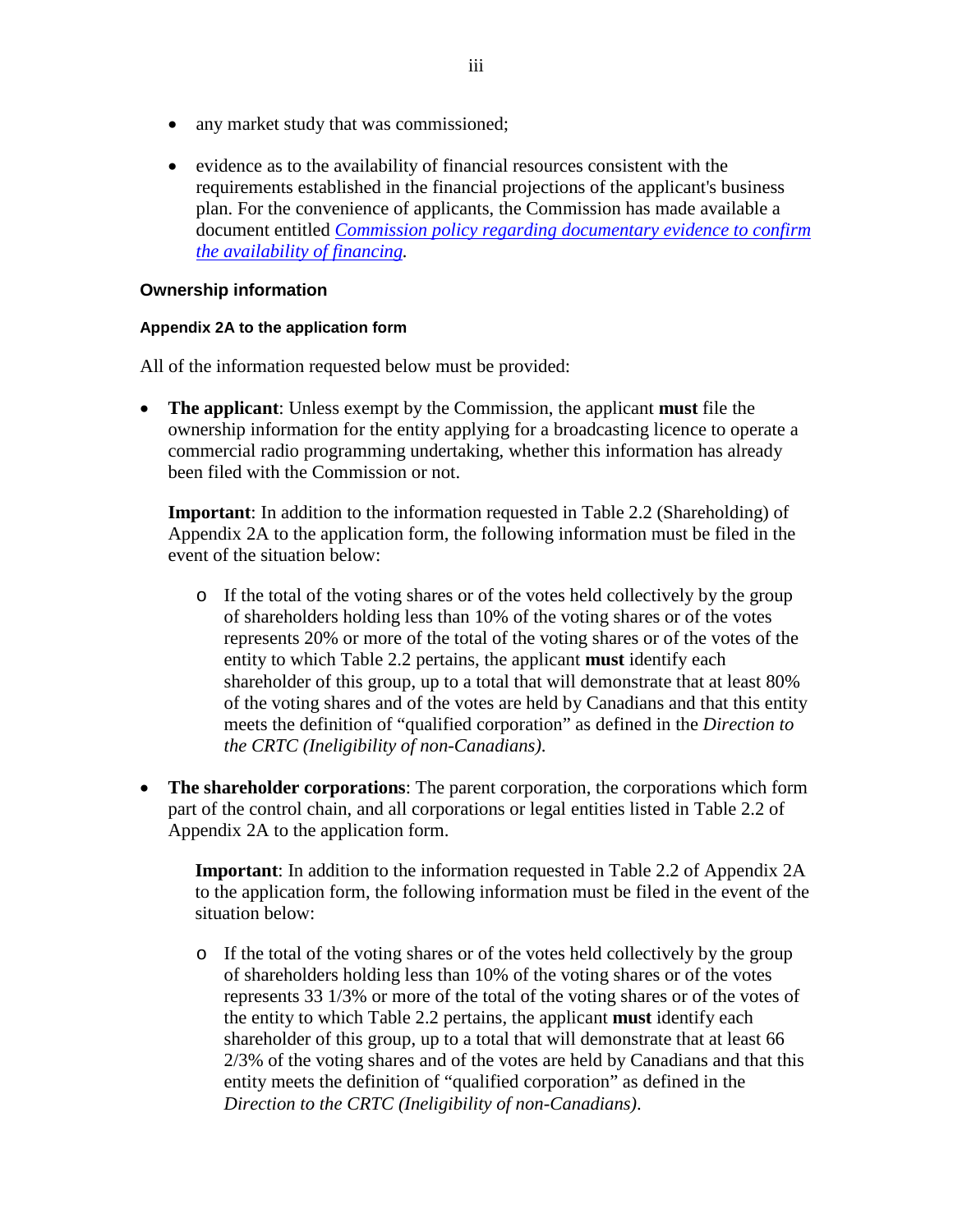#### **Appendix 2B to the application form**

The applicant must provide a statement regarding who controls/will control the licensee and by what means. If the control is to be held by a shareholder corporation, a statement regarding who controls/will control the shareholder corporation and by what means must be provided.

- All related governance documents such as the shareholder agreements, the local management agreements, and other agreements with third parties that **are not already on file with the Commission** must be attached. If the document is not yet executed, a draft copy must be filed.
- Examples of effective control: exercised by the board of directors, exercised by the majority shareholder, jointly exercised pursuant to the terms of a shareholder agreement, etc.

#### **Appendix 2C to the application form**

The applicant must provide a copy of the constituting documents (certificate and articles of incorporation or amendment, amalgamation documents, by-laws, partnership agreements, etc.) **that are not already on file with the Commission**, for:

- **The applicant**: If not yet incorporated, a draft copy of the documents.
- **The shareholder entities**: The parent corporation and for each corporation listed in Table 2.2 of Appendix 2A to the application form.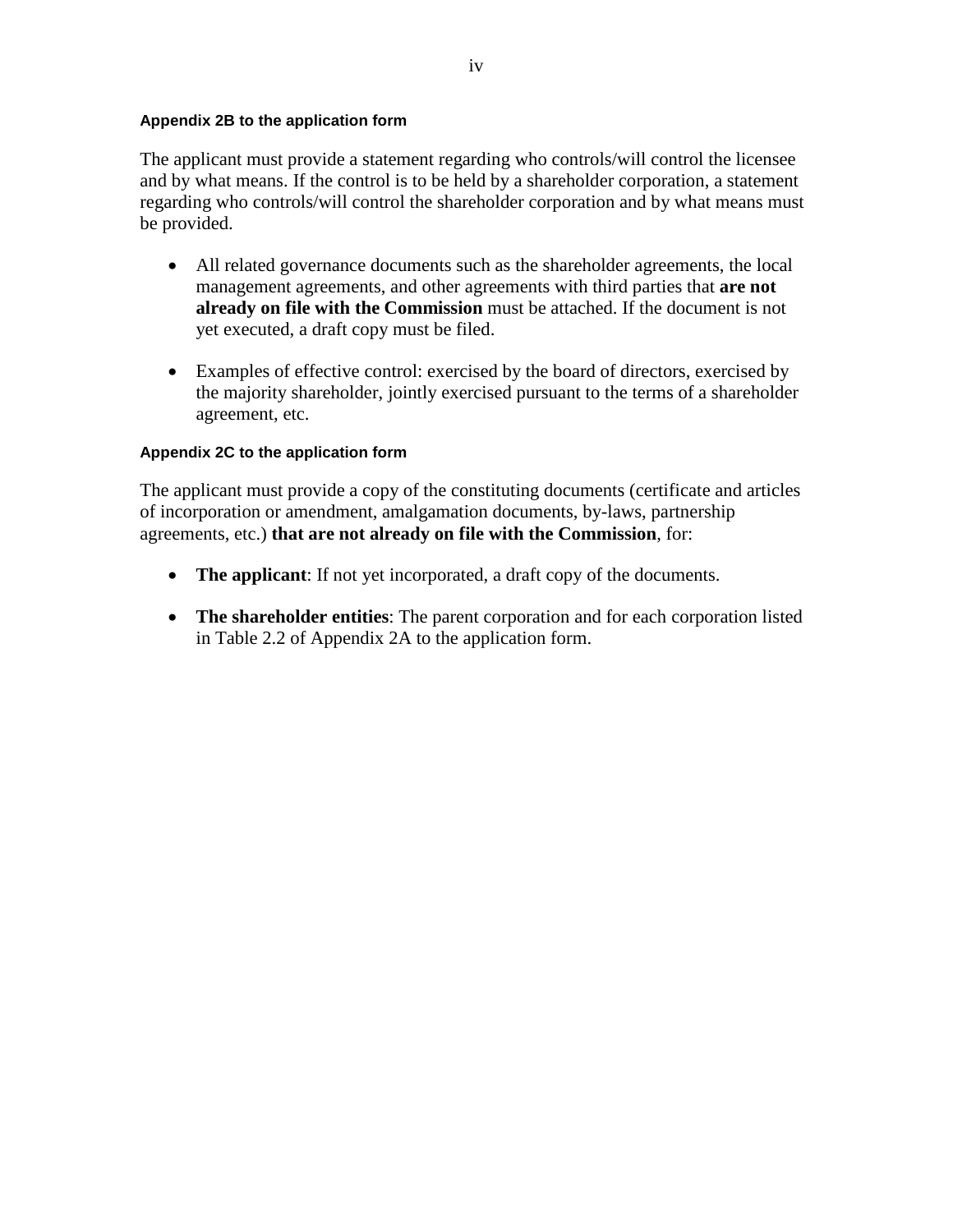# **Appendix 2 to Broadcasting Notice of Consultation CRTC 2015-288**

# **Requirements for new community or campus radio licences**

Applicants should provide the information set out below so that the Commission may evaluate the application in light of the *Campus and community radio policy*, Broadcasting Regulatory Policy CRTC 2010-499, 22 July 2010.

# **Community support**

- Submissions on the need for a community or campus radio station in the market to be served, including any evidence of community support for the proposed station
- A description of the communities that the station will serve
- Clear plans with regard to community involvement (and student/campus involvement as applicable) in all aspects of the proposed station's operations including its board of directors, management, programming and other station activities

# **Programming information**

# **Musical content**

- Canadian content commitments for category 2 music, as well as for category 3 music, if applicable
- Percentage of category 3 music, if applicable
- Percentage of French-language vocal music, if applicable
- Commitments with respect to the broadcast of local and emerging Canadian artists and opportunities for other new and local talent. The definition of an emerging artist can be found in *Definition of emerging Canadian artists on commercial radio*, Broadcasting Regulatory Policy CRTC 2011-316, 12 May 2011.

# **Local programming**

- Clear plans for the reflection of the needs and interests of the communities to be served. Such plans should include measures that the station will take to include community input and membership to ensure that the station will broadcast a diversity of opinions and programming content.
- Clear plans, including description of programs, for the broadcast of locally relevant spoken word programming including news, public affairs and other programs that have a specific local focus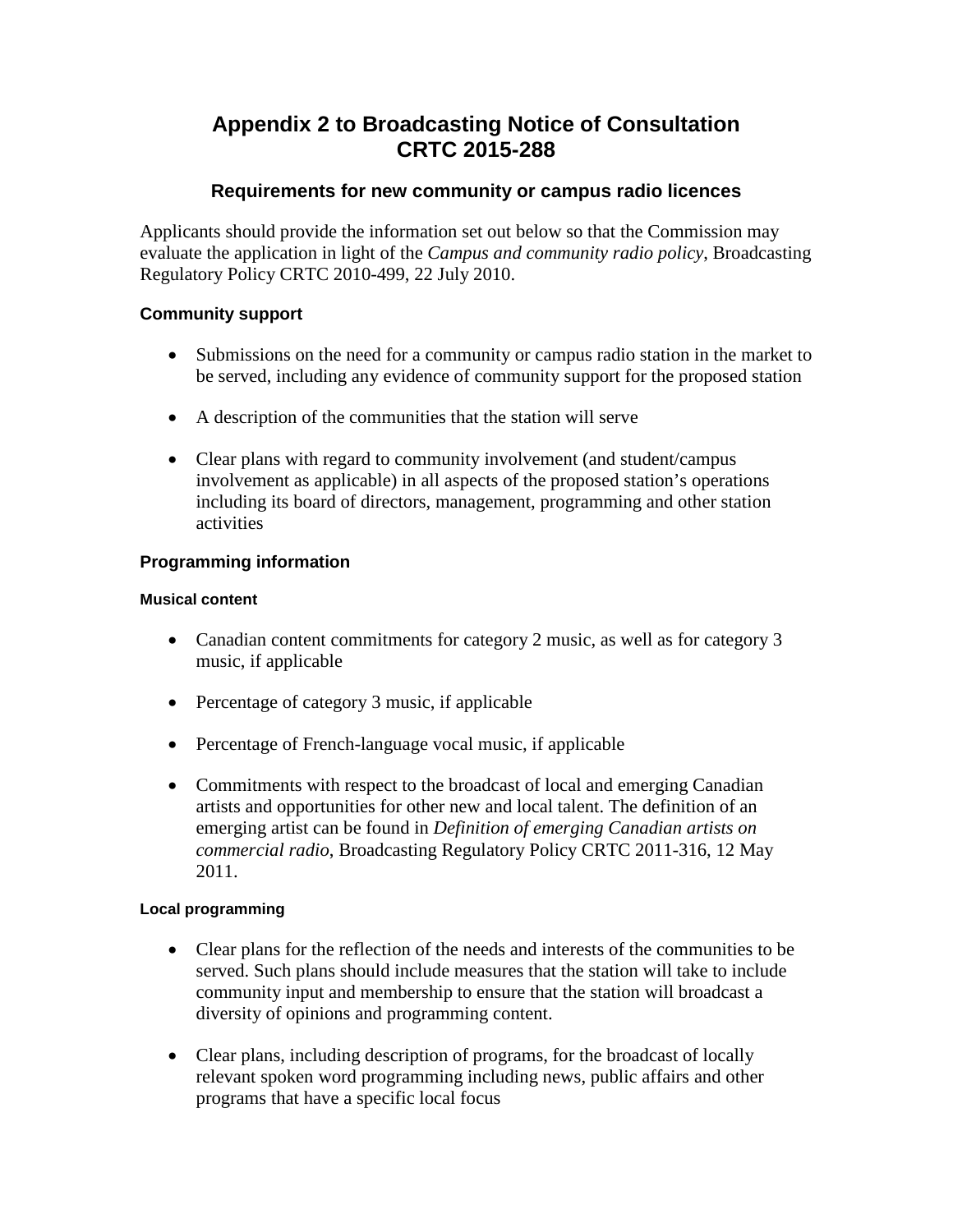• Clear plans for the involvement of volunteers and the training and supervision of these volunteers, particularly in the area of programming

In addition, applicants for new community stations that intend to devote at least 60% of their programming to ethnic programming and at least 50% of their programming to third-language programming should provide the information set out below so that the Commission can evaluate the application according to the *Ethnic Broadcasting Policy*, Public Notice CRTC 1999-117, 16 July 1999.

- Amount of ethnic programming (as a percentage of the total weekly programming)
- Amount of third-language programming (as a percentage of total weekly programming)
- How the station will meet the broad service requirement including an indication of the minimum number of groups to be served and the minimum number of languages in which programming will be provided
- Canadian content commitments for ethnic programming periods

#### **Commitments as conditions of licence**

Applicants are required to provide their views on the possibility of the Commission imposing any or all of the above commitments as conditions of their licence.

## **Technical information**

Applicants are required to provide the following information:

- the technical parameters and appendices identified in the application form for each of the frequencies that the applicant is requesting that the Commission consider; and
- proof that technical documents have been submitted for consideration by the Department of Industry for each of the frequencies that the applicant is requesting that the Commission consider.

## **Financial information**

Applicants must provide:

- projected revenues and allocation of expenses, particularly with respect to programming and marketing;
- potential sources of revenue (including advertising and all sources of grants and other contributions) to justify the revenue projections made in the application;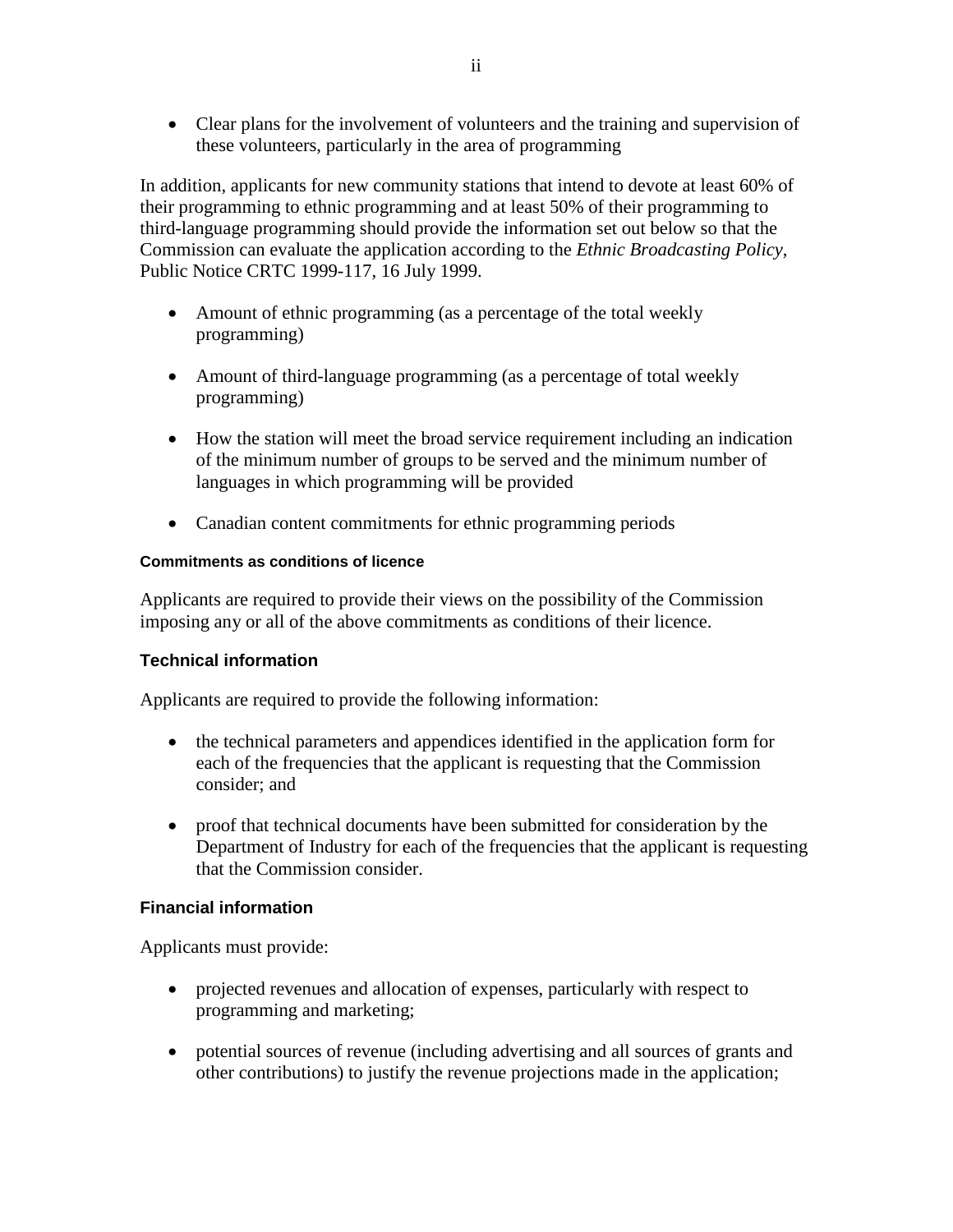- where an applicant has identified alternative frequencies, the applicant should indicate the impact of their use on the communities it intends to serve; and
- any market study that was commissioned.

#### **Ownership information**

#### **Directors and officers, and corporate documents**

- All information requested in section 2 of the application form must be provided. This includes the identification, in Table 2.1 of the application form, of the chief executive officer or the person performing functions that are similar to the functions performed by a chief executive officer, and the citizenship and complete home address (post office boxes will not be accepted) of each individual. **For campus radio only**: Applicants must also identify which of the four groups described in Table 2.2 each director represents.
- A copy of all of the applicant's constituting documents (e.g., letters patent, certificate and articles of incorporation or amendment, by-laws) must be filed with the application.
- If the corporation is not yet incorporated, a list of proposed directors and officers, as well as draft documents, must be provided.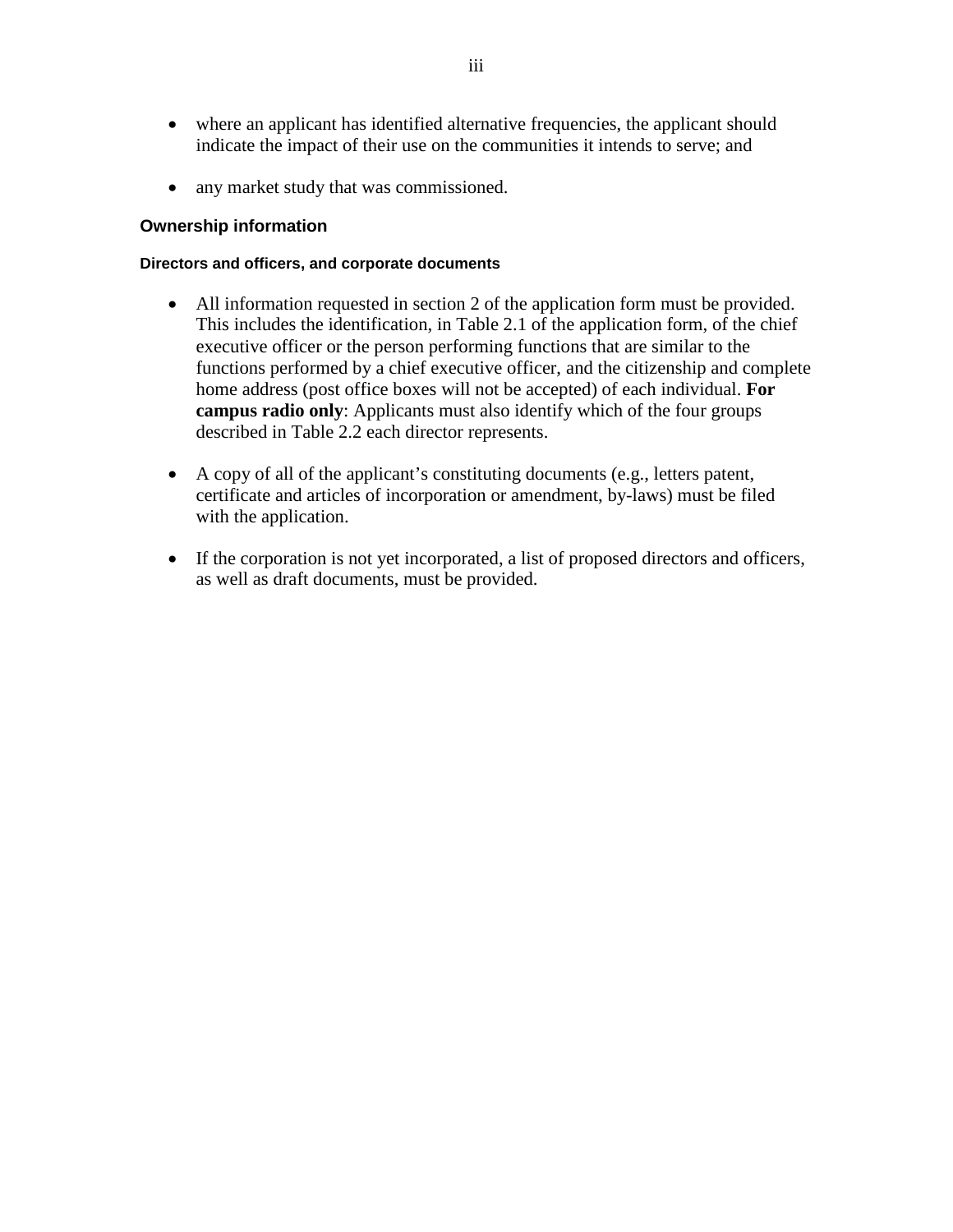# **Appendix 3 to Broadcasting Notice of Consultation CRTC 2015-288**

# **Application for a native Type B service**

Applicants should provide the information set out below so that the Commission may evaluate the application in light of the *Native Broadcasting Policy*, Public Notice CRTC 1990-89, 20 September 1990.

# **Native community support**

- Submissions on the need for a native radio station in the market to be served, including evidence of community support for the proposed station
- A description of the communities that the station will serve

# **Programming information**

#### **Musical content**

- Canadian content commitments for category 2 music, as well as for category 3 music, if applicable
- Percentage of category 3 music, if applicable
- Percentage of French-language vocal music, if applicable

## **Aboriginal talent development**

• Percentage of music that will be performed or composed by Aboriginal talent

## **Programming orientation**

- Local programming commitments, including the amount of spoken word material of direct and particular relevance to the community
- Language(s) of Aboriginal Canadians to be offered and the amount of programming in each language expressed in hours per week
- A description of how the proposed service would address the specific needs and concerns of the Aboriginal population in its proposed service area as well as the efforts the station will make to strengthen culture and preserve Aboriginal ancestral languages

## **Commitments as conditions of licence**

Applicants are also required to provide their views on the possibility of the Commission imposing any or all of the above commitments as conditions of their licence.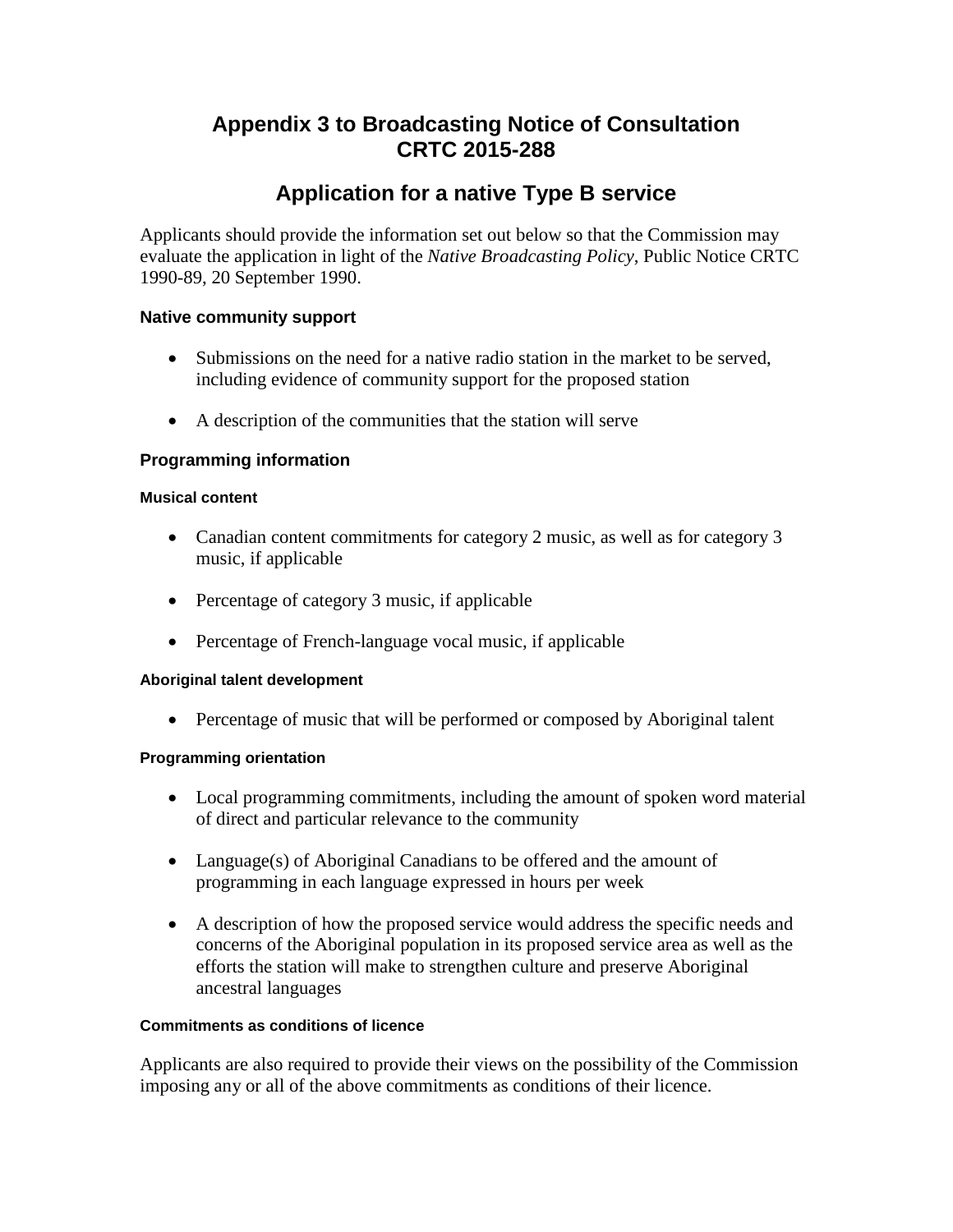Applicants are required to provide the following information:

- the technical parameters and appendices identified in the application form for each of the frequencies that the applicant is requesting that the Commission consider; and
- proof that technical documents have been submitted for consideration by the Department of Industry for each of the frequencies that the applicant is requesting that the Commission consider.

# **Financial information**

Applicants must provide:

- projected revenues and allocation of expenses, particularly with respect to programming and marketing;
- potential sources of revenue (including advertising and all sources of grants and other contributions) to justify the revenue projections made in the application;
- where an applicant identified alternative frequencies, the impact of their use on the communities it intends to serve; and
- any market study that was commissioned.

## **Ownership information**

- All information requested in sections 2.1, 2.2 and 2.3 of the application form must be provided. This includes identifying in Table 2.1 of the application form the chief executive officer or the person performing functions that are similar to the functions performed by a chief executive officer, and the citizenship and complete home address (post office boxes will not be accepted) of each individual.
- A copy of all of the applicant's constituting documents (e.g., letters patent, certificate and articles of incorporation or amendment, by-laws) must be filed with the application.
- If the corporation is not yet incorporated, a list of proposed directors and officers, as well as draft documents, must be provided.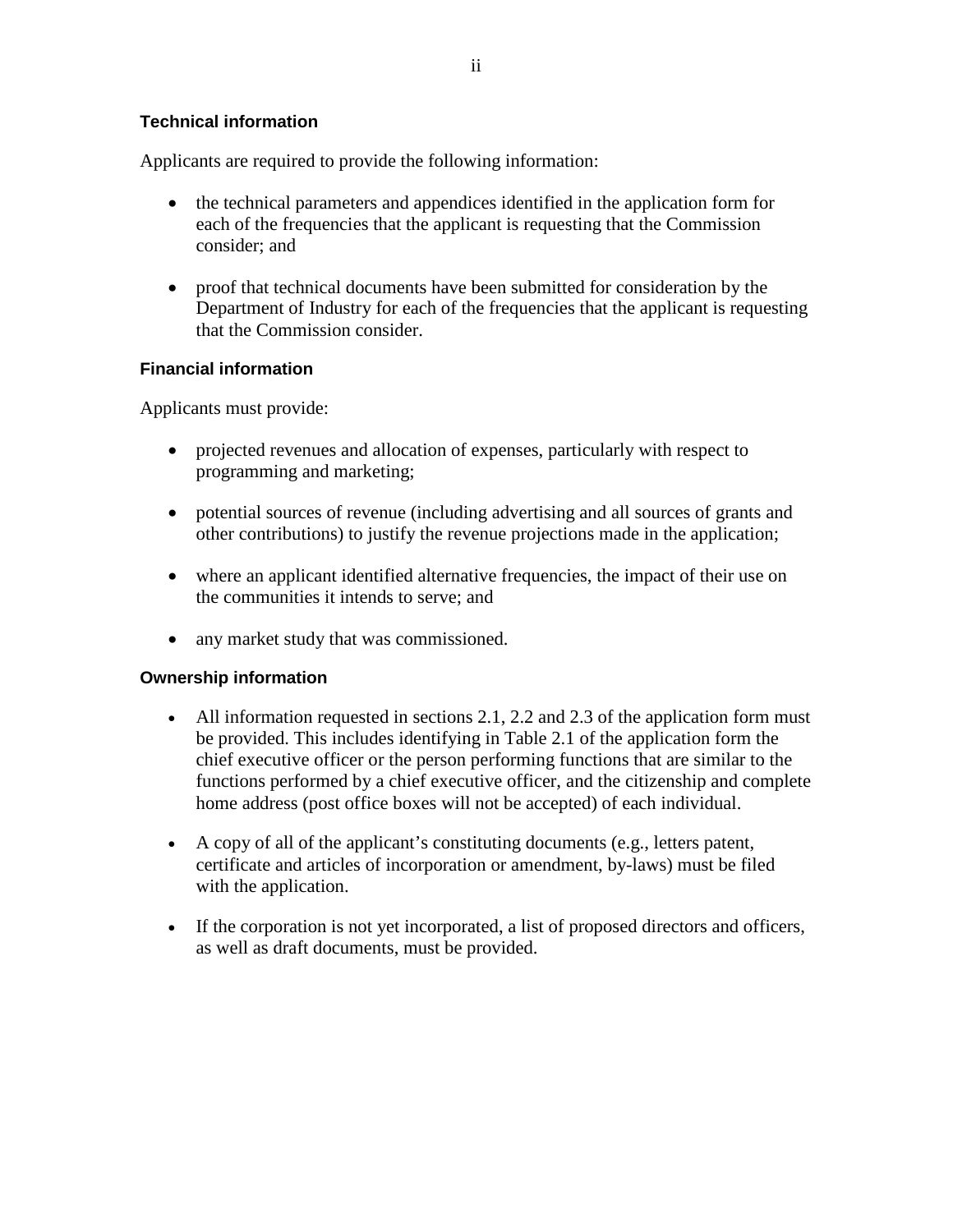# **Appendix 4 to Broadcasting Notice of Consultation CRTC 2015-288**

# **Application for a technical amendment**

Applicants wishing to file a technical amendment application as part of this call for applications must complete application  $\underline{\text{form 303}}$ . All of the information required in form 303 must be included.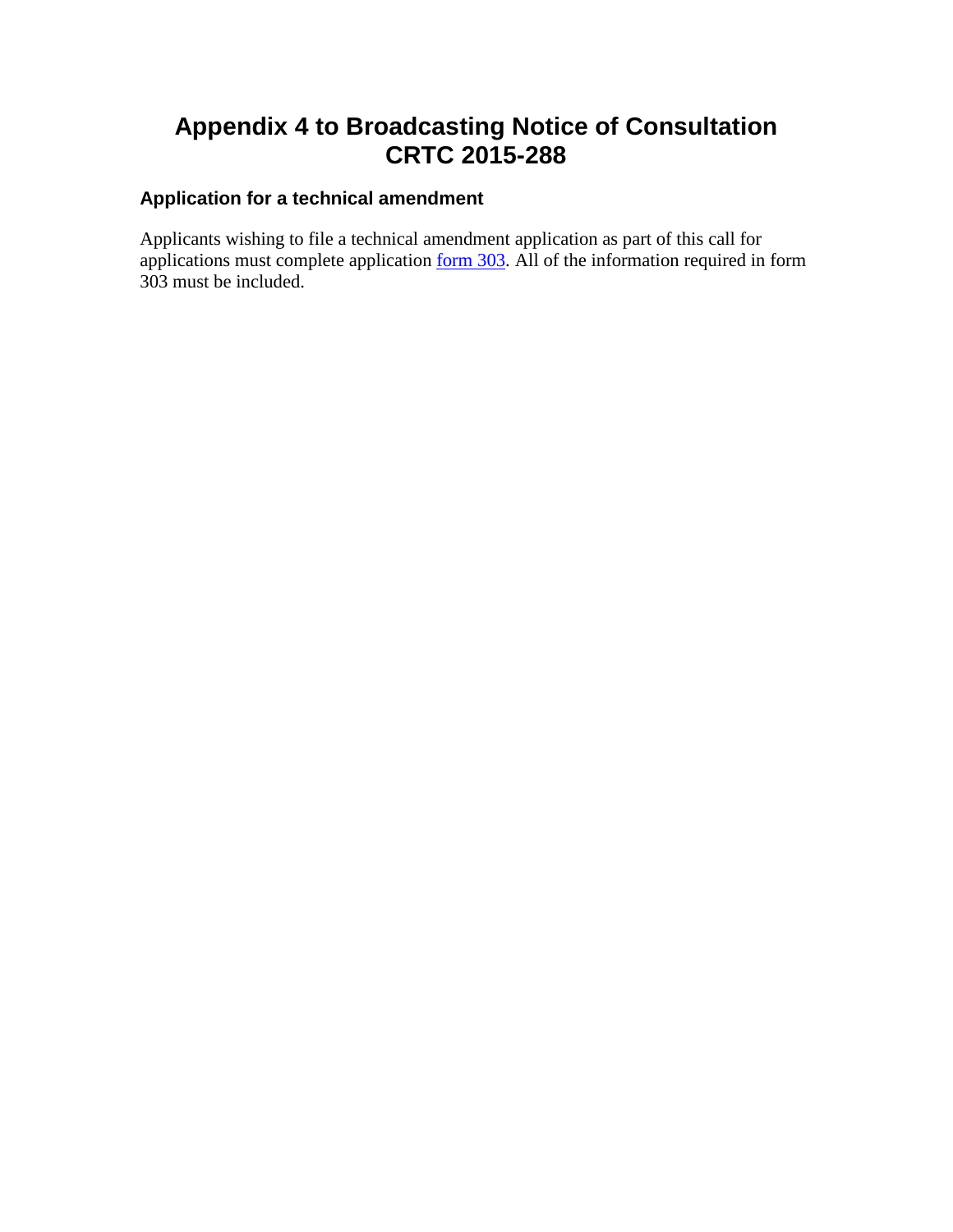# **Appendix 5 to Broadcasting Notice of Consultation CRTC 2015-288**

# **Financial summary of the Vancouver ethnic radio market**

# **CRTC - FINANCIAL SUMMARY - RADIO**

#### **Revenue**

| <b>Fiscal</b><br>Year(\$)                       | 2010             | 2011             | Var<br>$\%$ | 2012         | Var<br>$\frac{9}{6}$ | 2013         | Var<br>$\frac{0}{0}$ | 2014             | Var<br>$\frac{0}{0}$ | <b>CAGR*</b><br>$(\%)$ |
|-------------------------------------------------|------------------|------------------|-------------|--------------|----------------------|--------------|----------------------|------------------|----------------------|------------------------|
| <b>Reporting</b><br><b>Units</b>                | 5                | 5                | n/a         | 5            | n/a                  | 5            | n/a                  | 5                | n/a                  | n/a                    |
| <b>Local Time</b><br><b>Sales</b>               | 11,009,537       | 11,801,587       | 7.19        | 12,320,798   | 4.40                 | 12,430,094   | 0.89                 | 12,227,254       | $-1.63$              | 2.7                    |
| <b>National</b><br><b>Time Sales</b>            | 1,576,884        | 1,418,814        | $-10.02$    | 1,738,113    | 22.50                | 1,539,607    | $-11.42$             | 1,300,119        |                      | $-4.7$                 |
| <b>Network</b><br><b>Payments</b>               | $\mathbf{0}$     | $\mathbf{0}$     | n/a         | $\mathbf{0}$ | n/a                  | $\Omega$     | n/a                  | $\mathbf{0}$     | n/a                  | n/a                    |
| Syndication-<br><b>Production</b>               | 71,918           | 65,412           | $-9.05$     | 53,363       | $-18.42$             | 34,920       | $-34.56$             | 67,486           | 93.26                | $-1.6$                 |
| <b>Government</b><br>Corporate<br><b>Grants</b> | $\boldsymbol{0}$ | $\boldsymbol{0}$ | n/a         | $\mathbf{0}$ | n/a                  | $\mathbf{0}$ | n/a                  | $\boldsymbol{0}$ | n/a                  | n/a                    |
| <b>Other</b><br><b>Revenue</b>                  | 892,121          | 927,089          | 3.92        | 1,070,989    | 15.52                | 1,224,211    | 14.31                | 1,083,270        | $-11.51$             |                        |
| <b>Total</b><br><b>Revenue</b>                  | 13,550,460       | 14,212,902       | 4.89        | 15,183,263   | 6.83                 | 15,228,832   | 0.30                 | 14,678,129       | $-3.62$              | 2.0                    |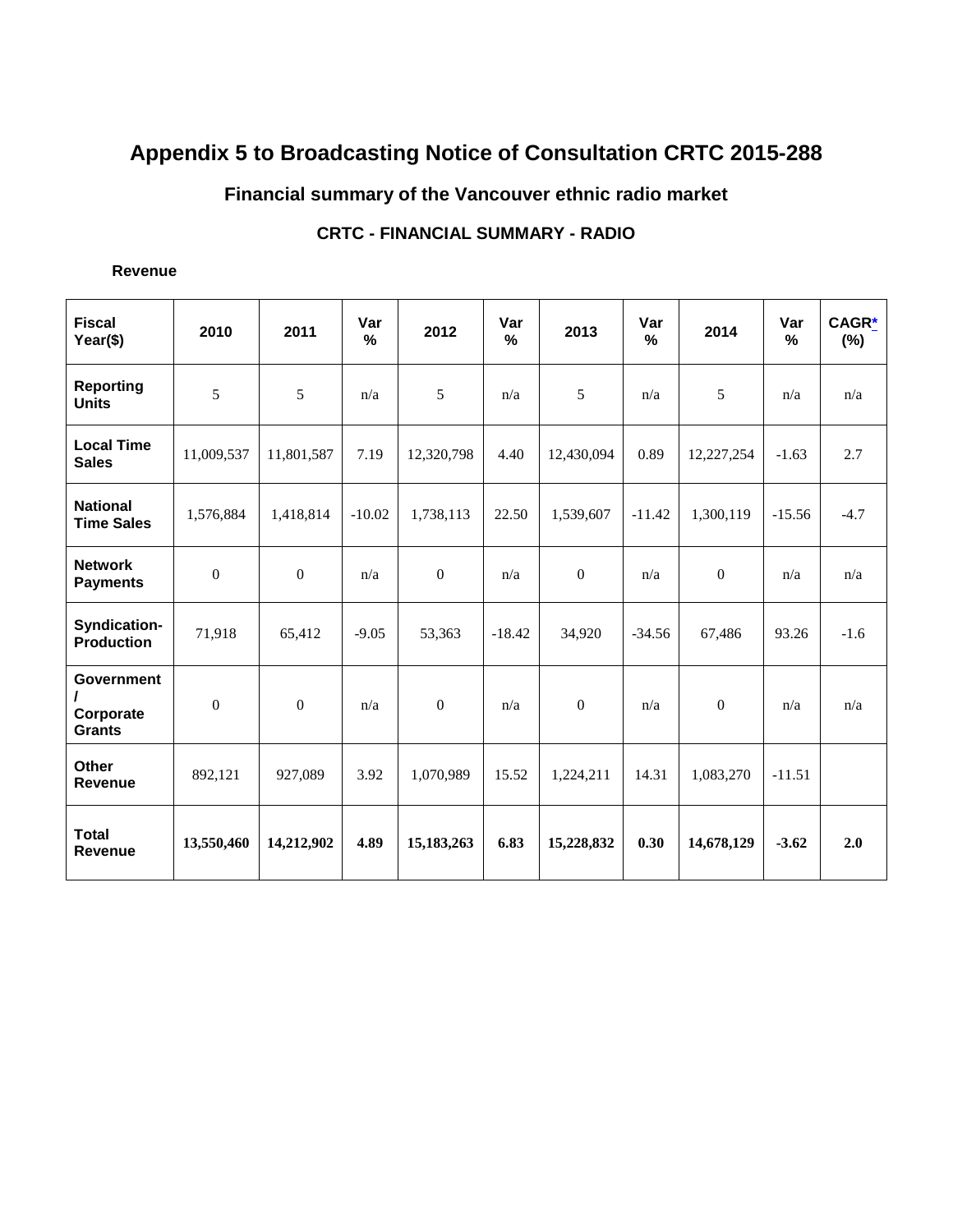# **Expenses**

| Fiscal Year(\$)                 | 2010           | 2011           | Var<br>% | 2012       | Var<br>% | 2013                      | Var<br>$\%$ | 2014      | Var<br>% | <b>CAGR</b><br>$*$ (%) |
|---------------------------------|----------------|----------------|----------|------------|----------|---------------------------|-------------|-----------|----------|------------------------|
| Programming                     | 5,297,108      | 5,373,138      | 1.44     | 5,802,026  | 7.98     | 5,893,569                 | 1.58        | 5,613,150 | $-4.76$  | 1.5                    |
| <b>Technical</b>                | 584,378        | 545,923        | $-6.58$  | 621,869    | 13.91    | 706,677                   | 13.64       | 769,147   | 8.84     | 7.1                    |
| Sales and<br><b>Promotion</b>   | 2,274,196      | 2,607,050      | 14.64    | 2,716,381  | 4.19     | 2,793,947                 | 2.86        | 2,236,690 | 19.95    | $-0.4$                 |
| Administratio<br>n and General  | 3,744,823      | 3,481,934      | $-7.02$  | 3,550,696  | 1.97     | 3,908,349                 | 10.07       | 3,922,704 | 0.37     | $1.2\,$                |
| <b>Total</b><br><b>Expenses</b> | 11,900,50<br>5 | 12,008,04<br>5 | 0.90     | 12,690,972 | 5.69     | 13,302,54<br>$\mathbf{2}$ | 4.82        | 12,541,69 | $-5.72$  | 1.3                    |

#### **Performance**

| Fiscal Year (\$)                                                  | 2010      | 2011          | Var<br>%   | 2012                 | Var<br>$\frac{9}{6}$ | 2013                 | Var<br>$\frac{0}{0}$ | 2014          | Var<br>$\%$ | CAGR*<br>$(\%)$ |
|-------------------------------------------------------------------|-----------|---------------|------------|----------------------|----------------------|----------------------|----------------------|---------------|-------------|-----------------|
| <b>Operating</b><br><b>Income</b>                                 | 1,649,955 | 2,204,85      | n/a        | 2,492,29             | n/a                  | 1,926,29<br>$\Omega$ | n/a                  | 2,136,43<br>8 | n/a         | n/a             |
| <b>Depreciation</b>                                               | 259,908   | 253,263       | $-2.56$    | 234.114              | $-7.56$              | 234,388              | 0.12                 | 274,236       | 17.00       | 1.4             |
| <b>Profit Before</b><br>Interest and<br><b>Taxes</b><br>(P.B.I.T) | 1,390,047 | 1,951,59<br>4 | n/a        | 2,258,17             | n/a                  | 1,691,90<br>2        | n/a                  | 1,862,20<br>2 | n/a         | n/a             |
| <b>Interest</b><br><b>Expense</b>                                 | 129,187   | 95,778        | $-25.86$   | 98,116               | 2.44                 | 191,999              | 95.69                | 154,014       | $-19.78$    | n/a             |
| <b>Adjustments</b><br>Gain (Loss)                                 | 106,561   | 321,329       | 201.5<br>4 | 60,409               | $-81.20$             | 48,558               | $-19.62$             | 72,828        | 49.98       | n/a             |
| <b>Pre-tax Profit</b>                                             | 1,367,421 | 2,177,14<br>5 | n/a        | 2,220,47<br>$\bf{0}$ | n/a                  | 1,548,46<br>1        | n/a                  | 1,781,01<br>6 | n/a         | n/a             |